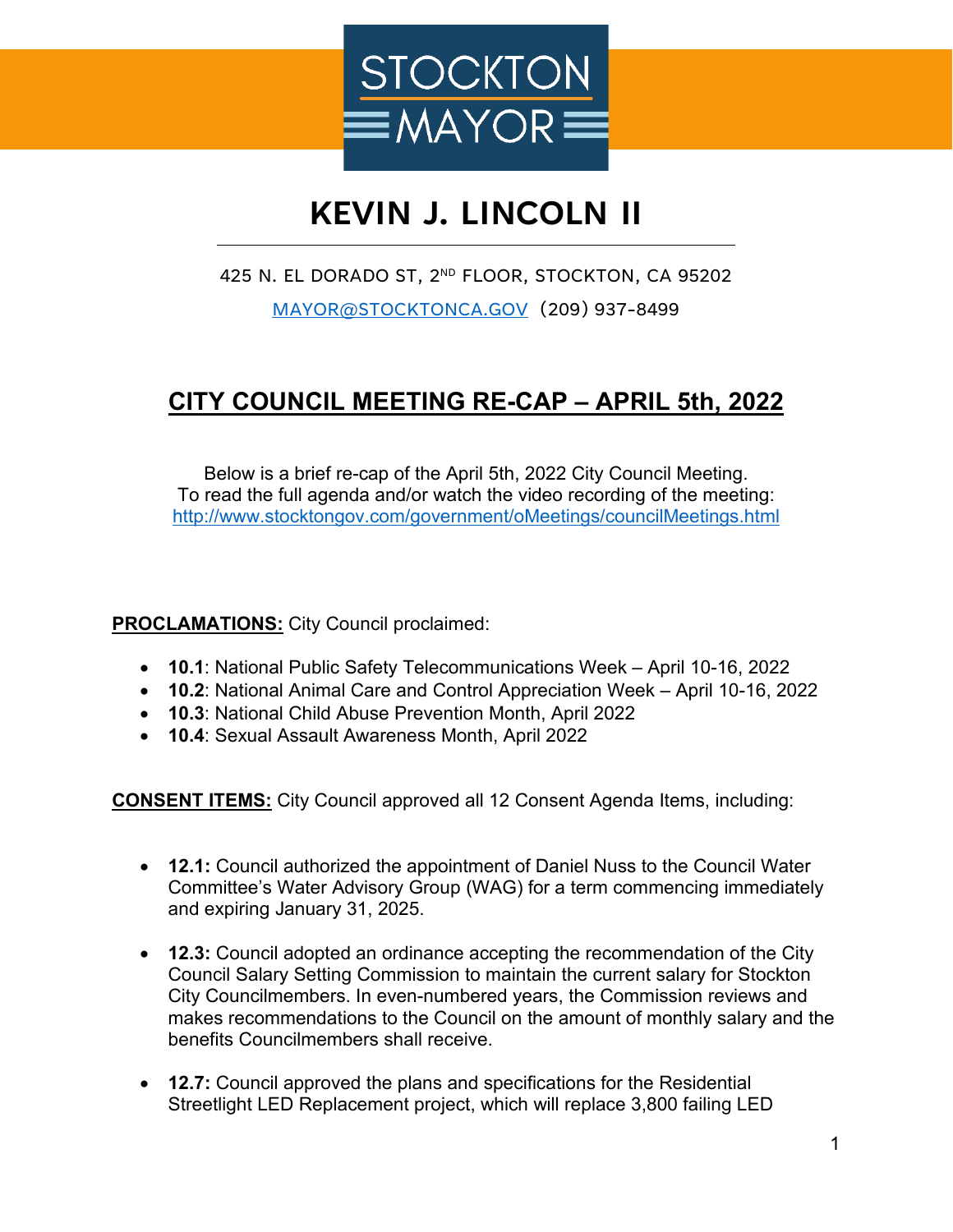Streetlight fixtures with new LED fixtures along residential streets predominantly located in South Stockton.

- **12.8:** Council authorized the installment of raised median segments along Pacific Avenue between the Calaveras River and Hammer Lane. The project will limit unsafe turning movements along Pacific Avenue and is anticipated to be complete by December 2022.
- **12.11:** Council approved the McNair Soccer Complex Phase 2 improvements which includes installation of four electronic scoreboards for the baseball fields, installation of a fenced storage area, and upgrading the security entrance gate to the west side of the facility. Construction is anticipated to be completed by December 2022.
- **12.12:** Council authorized a Bus Rapid Transit project in partnership with San Joaquin Regional Transit District, that will provide express bus service along segments of Pacific Avenue, Madison Street, Fremont Street, Center Street, Miner Avenue, and Sutter Street.

### **NEW BUSINESS:**

- **15.1:** City Council received an informational update from Stockton Shelter for the Homeless regarding the Navigation Center and Men's Expansion project.
	- o Stockton Shelter for the Homeless CEO JoLyn McMillan and representatives from Rapid Program Management (RPM) Team shared design blueprints and explained the layout and plans for the project.
	- o This project will provide shelter beds for 180 people, navigation and wraparound services, isolated rooms for families, and will have be capable of accommodating pets, partners, and possessions.
	- o Groundbreaking for this project is expected to take place May 2022
	- o The project is expected to be completed by October 2022.

The full project presentation can be found in the agenda packet link above.

**HEARINGS:** Three public hearings were held, including:

**16.2:** City Council adopted a resolution authorizing the acceptance, appropriation, and execution of the Home Investment Partnership Program (HOME) supplemental funding agreement, and authorized allocation of the